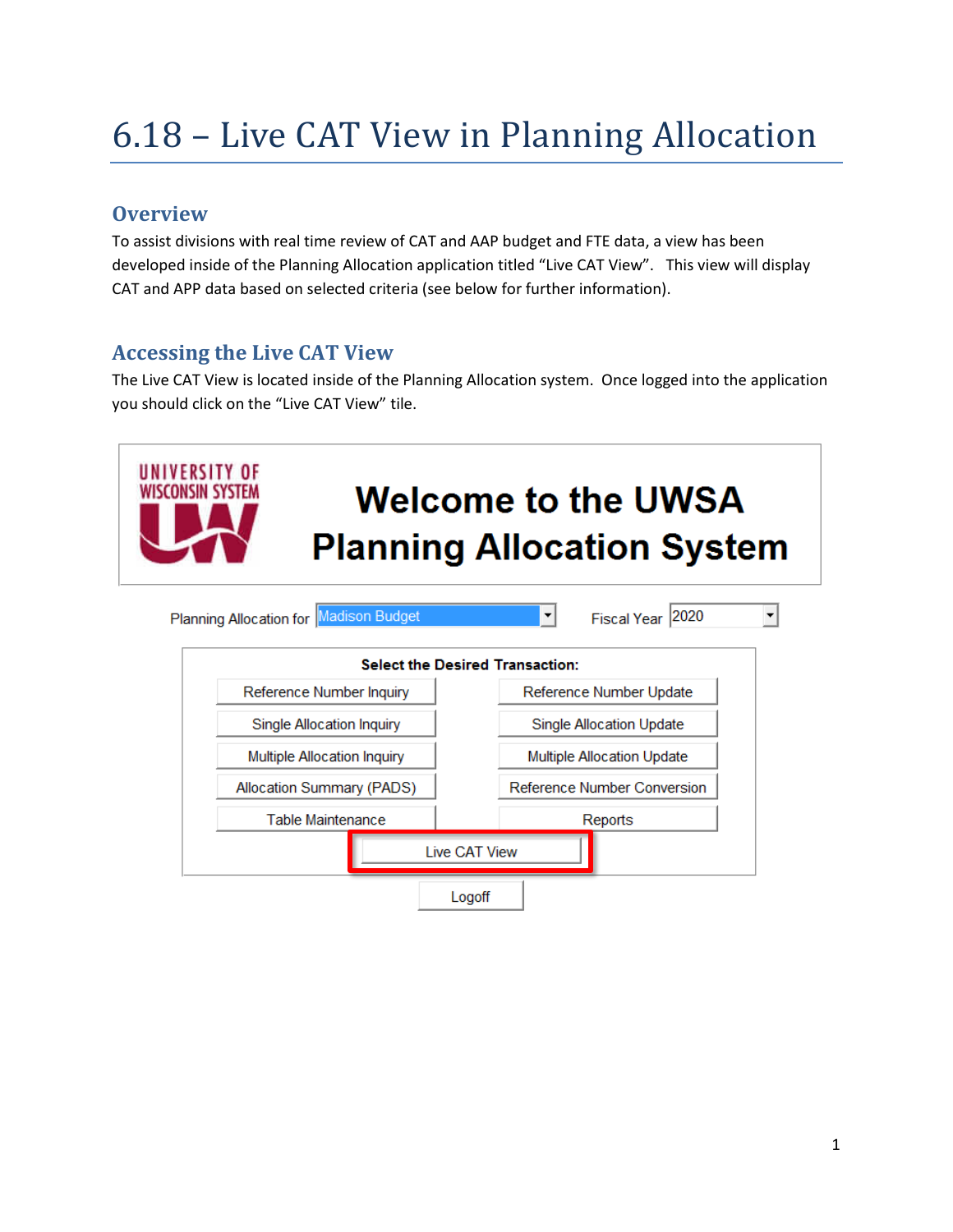|                                                                                                                                              | 2019-20 Planning Allocation Current Budgeted Positions - Madison Budget |                                                                                                                                                                                                     |            |               |
|----------------------------------------------------------------------------------------------------------------------------------------------|-------------------------------------------------------------------------|-----------------------------------------------------------------------------------------------------------------------------------------------------------------------------------------------------|------------|---------------|
| Query by Budget Unit, Fund, Fund Group -                                                                                                     |                                                                         |                                                                                                                                                                                                     |            |               |
| Unit<br>Fund<br>Fiscal Yr 2020<br>$\vert \mathbf{v} \vert$                                                                                   | Project<br>OR Fund Grp                                                  | Program<br>$\blacktriangledown$                                                                                                                                                                     |            | Retrieve      |
|                                                                                                                                              |                                                                         | <b>CURRENT LIVE FEED BUDGETED FTE AND DOLLAR AMOUNTS FOR</b>                                                                                                                                        |            |               |
|                                                                                                                                              |                                                                         |                                                                                                                                                                                                     |            |               |
| <b>PROGRAM</b><br><b>0 Student Services</b><br>1 Institutional Support<br>2 Instruction                                                      |                                                                         | <b>SALARY CLASS</b><br><b>Faculty</b><br><b>Academic Staff</b><br><b>University Staff</b>                                                                                                           | <b>FTE</b> | <b>Amount</b> |
| 3 Hospitals<br>4 Research<br><b>5 Public Service</b><br>6 Academic Support<br><b>7 Physical Plant</b><br>8 Auxiliary Entr<br>9 Financial Aid |                                                                         | <b>University Staff LTE</b><br><b>Student Help</b><br><b>Graduate Assistant - PA</b><br><b>Graduate Assistant - RA</b><br><b>Graduate Assistant - TA</b><br><b>Postgrad Trainee</b><br><b>Other</b> |            |               |
| <b>F</b> Farm Operations<br><b>TOTAL</b>                                                                                                     |                                                                         | <b>TOTAL</b>                                                                                                                                                                                        |            |               |
| <b>FTE</b><br><b>PERMANENT</b><br><b>GRADUATE</b><br><b>TOTAL</b>                                                                            |                                                                         |                                                                                                                                                                                                     |            |               |
|                                                                                                                                              | <b>Main Menu</b>                                                        | <b>Next Fund</b>                                                                                                                                                                                    | Print      |               |

After clicking on the Live CAT View tile the following screen should appear:

In the "Query by Budget Unit, Fund, Fund Group" section you can select your desired criteria for retrieval of CAT and AAP data. You can base your selection on the following parameters:

- Unit: This allows you to select a Division, Department, or DepartmentID. You must use "A" in front of your selection (Axx, Axxxx, Axxxxxx)
- Fiscal Yr: This is default to 2020, there should not be a need to change but you can adjust.
- Fund: Select the fund you want to see, leaving this blank will bring in all funds
- Fund Grp: Drop down selection of specific fund groupings. Leaving this blank will revert to the selectin you made for Fund.
- Project: Select the project you want to see, leaving this blank will bring in all project and nonproject data
- Program: Select the project you want to see, leaving this blank will bring in all project and nonproject data.

In the below example we're using department A0205 in the "Unit" section and fund 101 in the "Fund" section. One you have made your selections click the "Retrieve" button in the upper right hand section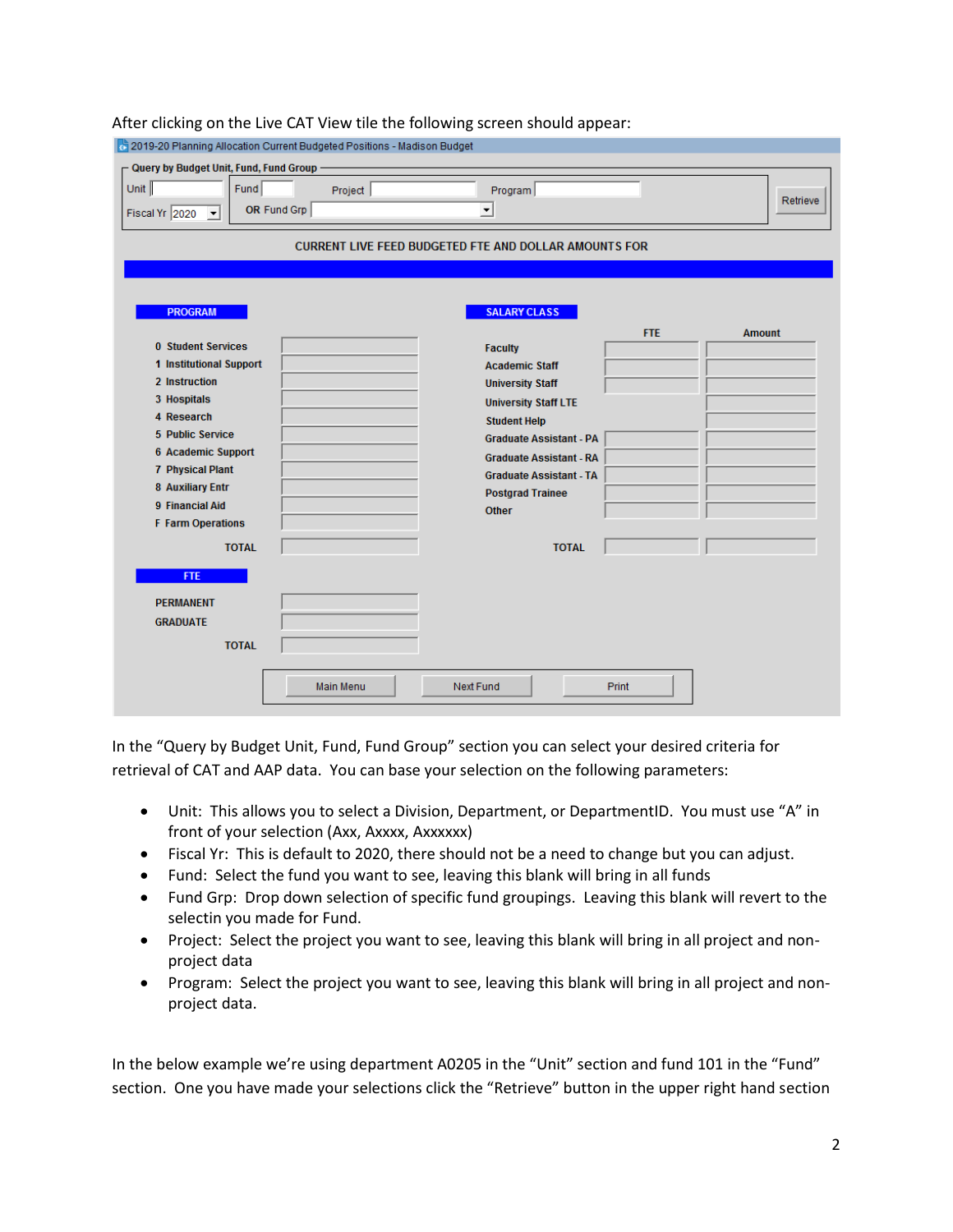of the view. Results will then display if there are CAT or APP entries associated with the criteria you have selected.

| 2019-20 Planning Allocation Current Budgeted Positions - Madison Budget<br>- Query by Budget Unit, Fund, Fund Group -<br><b>Unit A0205</b><br><b>Fund 101</b><br>Project<br><b>OR Fund Grp</b><br>Fiscal Yr 2020<br>$\vert \cdot \vert$                                                                                                                  | Program<br>$\blacktriangledown$<br><b>CURRENT LIVE FEED BUDGETED FTE AND DOLLAR AMOUNTS FOR</b>                                                                                                                                                                                                                                | Retrieve      |
|----------------------------------------------------------------------------------------------------------------------------------------------------------------------------------------------------------------------------------------------------------------------------------------------------------------------------------------------------------|--------------------------------------------------------------------------------------------------------------------------------------------------------------------------------------------------------------------------------------------------------------------------------------------------------------------------------|---------------|
| <b>PROGRAM</b><br>0 Student Services<br>1 Institutional Support<br>2 Instruction<br>3 Hospitals<br>4 Research<br><b>5 Public Service</b><br>6 Academic Support<br><b>7 Physical Plant</b><br><b>8 Auxiliary Entr</b><br>9 Financial Aid<br><b>F</b> Farm Operations<br><b>TOTAL</b><br><b>FTE</b><br><b>PERMANENT</b><br><b>GRADUATE</b><br><b>TOTAL</b> | <b>SALARY CLASS</b><br><b>FTE</b><br><b>Faculty</b><br><b>Academic Staff</b><br><b>University Staff</b><br><b>University Staff LTE</b><br><b>Student Help</b><br><b>Graduate Assistant - PA</b><br><b>Graduate Assistant - RA</b><br><b>Graduate Assistant - TA</b><br><b>Postgrad Trainee</b><br><b>Other</b><br><b>TOTAL</b> | <b>Amount</b> |
| <b>Main Menu</b>                                                                                                                                                                                                                                                                                                                                         | <b>Next Fund</b><br>Print                                                                                                                                                                                                                                                                                                      |               |

The results will be displayed in the "CURRENT LIVE FEED BUDGETED FTE AND DOLLAR AMOUNTS FOR" section of the view: